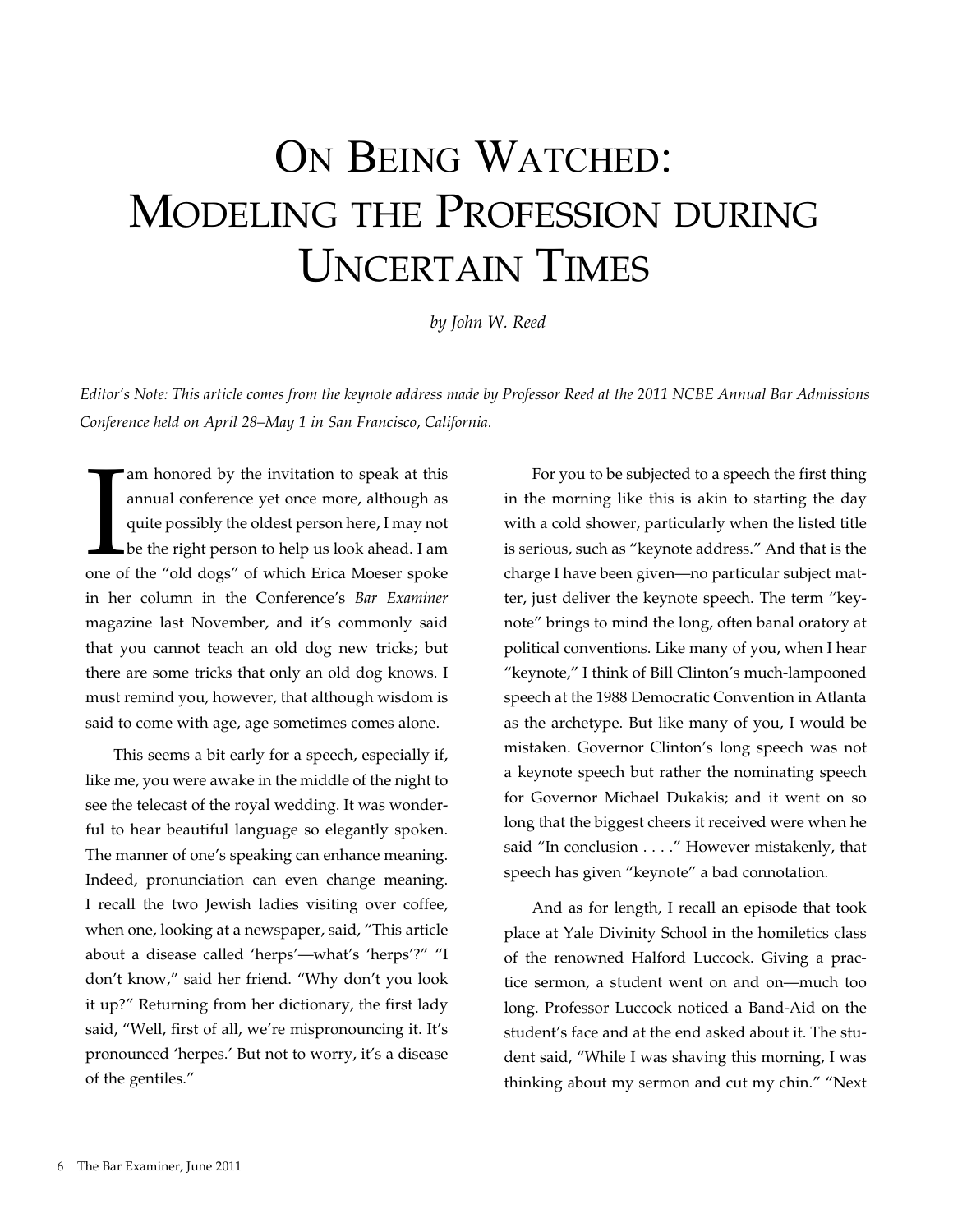time," said Luccock, "think about your chin and cut your sermon."

In any event, sounding a keynote for this 2011 bar admissions conference is difficult if one adheres to the classic definition, especially if it is to be kept short. A keynote address, says Webster's dictionary, is "an address designed to present the issues of primary interest to an assembly . . . and often to arouse unity and enthusiasm." A quick look at the conference program, however, reveals that there are too many issues of interest to fit into a breakfast keynote presentation; and while I might or might not be able to arouse some enthusiasm for those issues, I'm sure I'm not capable of arousing the unity of which Webster's speaks. Instead, I want to speak more generally about our roles in the legal profession and the environment in which we perform those roles.

#### Uncertainty in Our World

If I were required to attribute one characteristic to the world around us, I would be tempted to choose *uncertainty*—uncertainty in matters ranging from the global to the personal:

- uncertainty in the physical world, as climates change, natural resources are consumed, and populations crowd the planet
- uncertainty in the international sphere, as tensions and rebellions and wars pop up like mushrooms after rain
- uncertainty in the nation, as competing visions of the American future clash
- uncertainty in our profession, buffeted by economic and technological changes and by significant philosophical differences

And I dare mention the probability that all of us face significant uncertainties also in our own personal lives.

An interesting small evidence of all that uncertainty is an item in the January *Atlantic* reporting that someone (obviously someone with too much time on his hands) had counted how many times the word "uncertainty" appeared in the pages of the *New York Times* and found that from 2007 to 2010 its appearance increased by 44 percent.

#### Challenges in the Legal Profession

You and I are laborers in the legal vineyard, not only as participants in the admission process but also, of course, in our "other lives" as judges, practicing lawyers, teachers, administrators. And we labor in a changed and still changing profession with an uncertain future—a profession that faces numerous challenges and temptations that all of us have rehearsed time and again. You know the litany well:

- instability of law firms, as whole practice groups migrate from firm to firm
- less mentoring of younger lawyers
- the decline of long-term, deep relationships with clients
- beauty contests for new representation
- disrespect of longtime partners
- enormous disparities in partnership profits between rainmakers and other partners
- increased specialization
- unbundling of legal services, with some assigned to nonlawyers and some to computers
- globalization of law practice
- the effect of technology on the way law is practiced
- the displacement of the civil trial by alternative modes of dispute resolution such as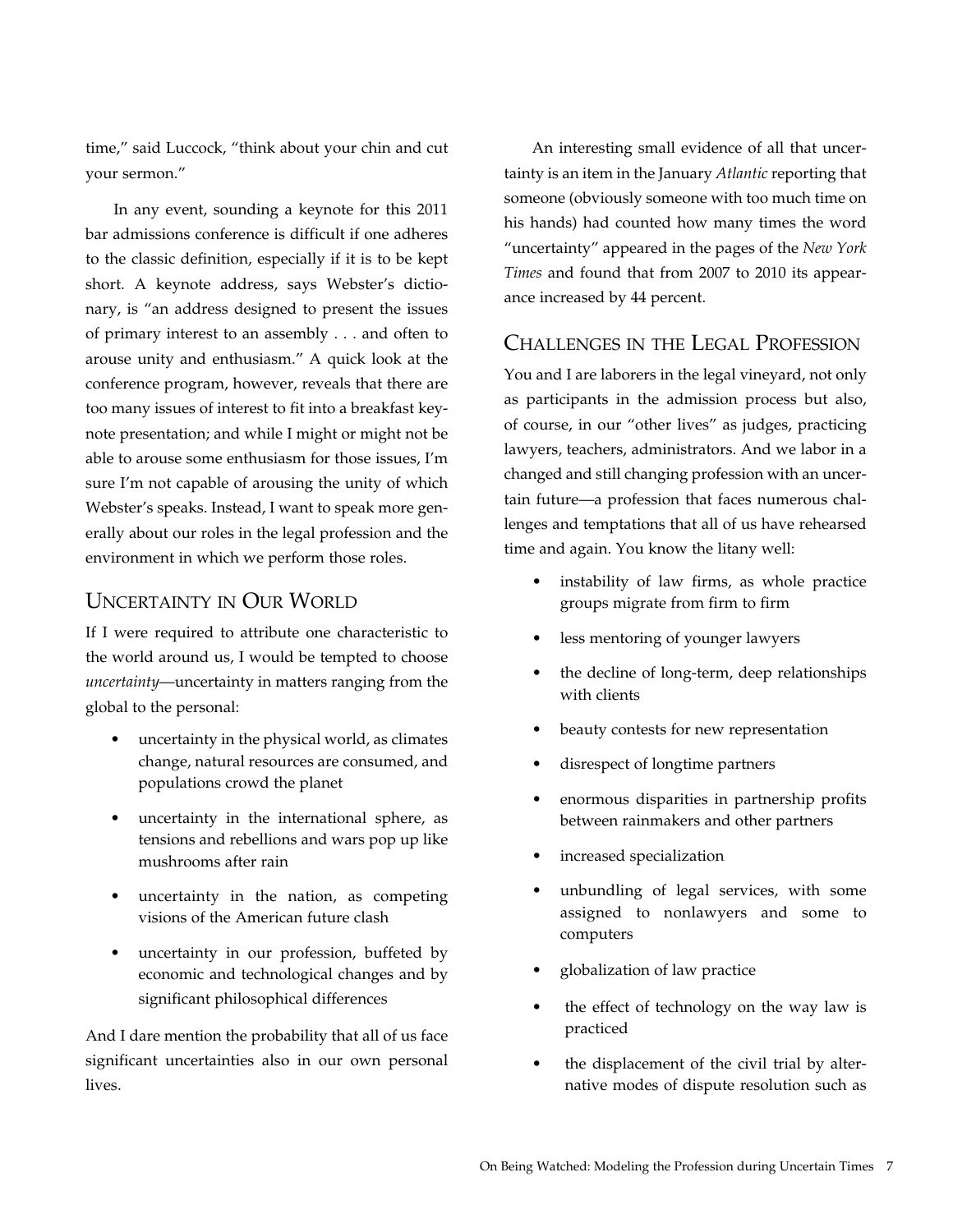arbitration (which reminds me that someone defined "arbitrator" as a cook who leaves Arby's to work at McDonald's)

## Turbulence in the Law School **UNIVERSE**

In addition to these familiar issues in the profession, there are new uncertainties in the law school universe, which, by the way, is expanding, with new schools (some of them online) being born as if there were a new Big Bang. Particularly in this time of lessened employment opportunities, we hear renewed suggestions that there are too many lawyers, with the implication that there are too many law schools and too many law students and that we admit too many of them to the bar. The perception that there are too many lawyers seems strongest among those who are already lawyers. It recalls the bumper sticker that says, "Everyone who favors abortion has already been born."

Let me read you a statement by the dean of Stanford University Law School, just down the road from where we are gathered:

We have more lawyers today than there is any legitimate need for. The truth is that we are simply being swamped with aspiring young lawyers, most of whom will[,] necessarily and within a few years after admission, drift into real estate, insurance and related lines, and that is not a process calculated to help the reputation of our profession.

That Stanford dean was Marion Kirkwood, and he was speaking in 1927, when the California bar numbered 8,000, not 170,000 as today. Whether there are too many lawyers is a speech for another day. Suffice it to say that many of us would oppose a managed economy in which some agency determines how

many citizens should be allowed to enter any field of endeavor.

Of more immediate importance to us here, the ABA and the AALS and other entities are at odds over the content and length and cost of the educational programs that bring aspiring lawyers to the bar examination room. As the rhetoric heats up, the AALS ominously warns that the ABA's possible changes of accreditation standards will seriously weaken the exemplary American model of legal education. The odds are that at least some of those changes will be made. (Speaking of odds, I recall Garrison Keillor's statement about single life in Lake Wobegon. He said, "The odds are good but the goods are odd.")

### We HOLD THE KEY TO THE FUTURE OF the Legal Profession

To these developments other changes will surely be added, some benign, some not. I don't know, of course, what the changes will be. Prophets often get it wrong. You never see the headline, "Psychic Wins Lottery." It is certainly legitimate, however, to look at trends and imagine what our profession will be if those trends continue. But I'm an interventionist. I firmly believe that an apparent course of events can be changed when talented and committed individuals and groups intervene on the side of the public good.

Whatever our roles in the profession, we are confronted with these and other changes and challenges. A common role has brought us together here: our role as gatekeepers to the profession. We are prepared to attend to the process by which individuals are deemed qualified to enter that profession. But the larger question hovers over all we do: What is the future of that profession for which we are doing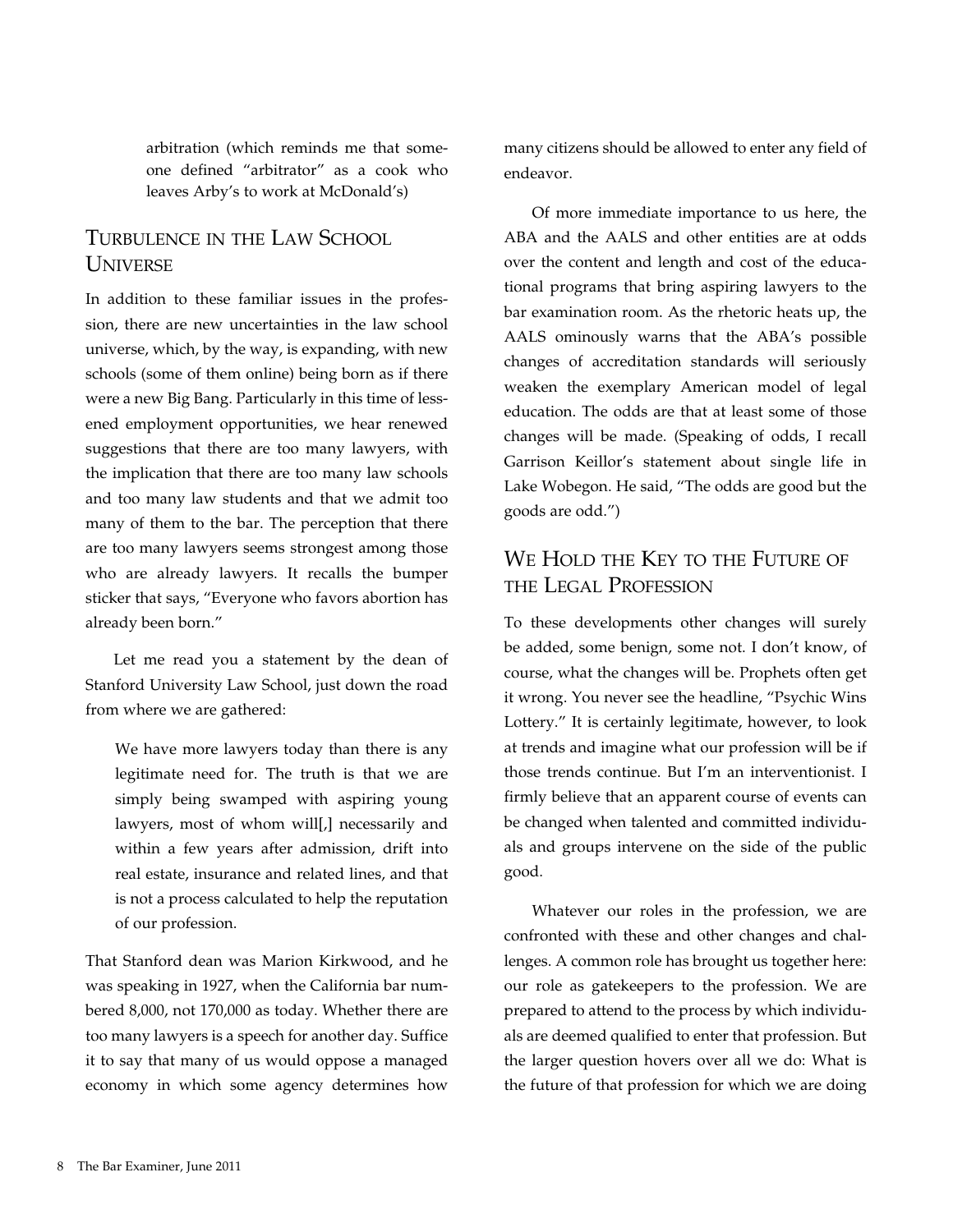the screening? And the answer is clear: It depends on us who are its members. In our roles as judges and lawyers and teachers and administrators, we are part and parcel of that now turbulent profession, and all of us have the obligation to make sure that our own conduct in that profession models its highest aspirations, because what we are and do is what the legal profession is and is becoming.

#### The Importance of Attending to Small Things

I think we all tend to see the task of modeling the profession as daunting, and beyond our abilities and meager energies. The forces of society and history often appear irresistible, and the temptation is to give in to what seems to be inevitable, however unappealing it may be. I concede that some quests are impossible and quixotic, but not as many as we may think. Most problems are solved, most barriers are surmounted, most opportunities are realized by an accumulation of little acts. We achieve our greatest purposes by attending faithfully to the smallest things.

There are times, of course, when this doesn't feel true. We practice law and we live our lives in the shadow of gigantic social and economic and political systems and the endless grinding on of history that takes no notice of us. Isn't it then absurd and pathetically self-important—delusional, even—to think that the little efforts of our little lives make any meaningful difference at all?

The poet Bonaro Overstreet suggested an answer to that question. Originally she entitled her poem "To One Who Doubts the Worth of Doing Anything Because You Can't Do Everything," but she ended up calling it "The Stubborn Ounces":

*You say the little efforts that I make will do no good: they never will prevail to tip the hovering scale where justice hangs in balance.*

*I don't think I ever thought they would. But I am prejudiced beyond debate in favor of my right to choose which side shall feel the stubborn ounces of my weight.*

The truth is that the small things we do can make massive differences in the end. Some years ago on a sidewalk in Johannesburg, South Africa, a man did a very small thing. Trevor Huddleston, a white Anglican priest, walked by a black woman and her little boy, and he tipped his hat. That's all. But that simple little courtesy was almost never offered to black South Africans by whites, and the little boy noticed. He and his family started going to Huddleston's church, where they learned more about the love of God for all people equally. The boy was Desmond Tutu, who followed Trevor Huddleston into the priesthood and joined his own witness to the witness of many others, resulting at last in the end of apartheid and the democratic birth of a new nation. Desmond Tutu has said that one seed of that great transformation was the tiniest witness of a tipped hat. We must not, you and I, withhold the stubborn ounces of our weight.

# The Power of Example: ON BEING WATCHED

One person who was among us is a shining instance of the power of example of which I speak. Until his untimely death last August, James K. Robinson was a member and for years chair of NCBE's Evidence Drafting Committee for the MBE. Among his stellar credentials was his service as Assistant Attorney